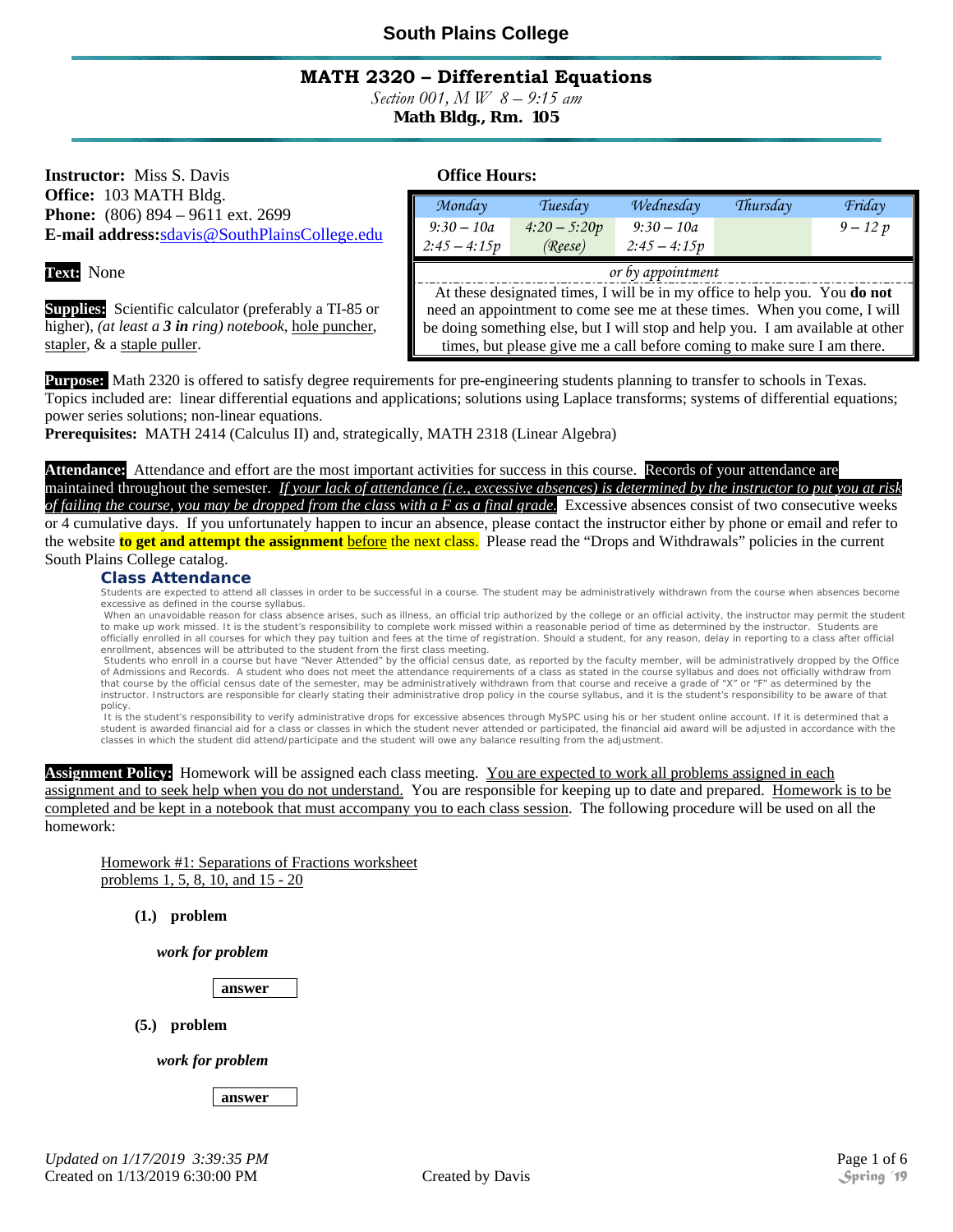**Blackboard:** A plethora of information for this class will exist on Blackboard such as syllabus, homework, etc. Please be responsible to log in to Blackboard and navigate to the appropriate site for this class.

**Assessments:** The notebook will be graded during each exam in which no late notebooks will be allowed. The notebook will count as a test grade.

**Tests:** There will be three tests (final exam exclusive) and a comprehensive final exam. See your OUTLINE for the approximate date for each test.

**Make-up Policy:** There is no automatic provision for making up exams. Only under extreme circumstances (e.g., death in the family, hospitalization) will make-up exams be given, and these circumstances must be documented. If at all possible, the instructor should be notified prior to missing an exam.

**Lectures:** Class will begin promptly as scheduled. You should be in your seat and ready to go at this time.

**STUDY: You should normally spend approximately 2-3 hours outside of class in study for each hour of lecture. Some material will require more time than other material. Also, your mathematical background is a major factor in the time spent completing the homework. Try to study the assigned lesson as soon after the class meets if possible. With your greatest effort, try not to get behind on the homework! Refer to the "How to Study" sheet for further detailed studying suggestions.**

**Tutoring:** Free tutoring is available in the Math-Engineering building (room M116). Please remember to sign in when you seek help from a tutor.

**Video Tapes:** Videos are available online through Blackboard. For username and password, please use *mvideos*.

| <b>Tape</b> | <b>Topic</b>                      |
|-------------|-----------------------------------|
|             | <b>Calculus II</b>                |
|             | Integration by Parts              |
|             | Integration by Partial Fractions  |
|             | Integration by Change of Variable |
|             | Integration by Trig Substitution  |
|             | <b>Taylor Series</b>              |

**Grading Policy:** Your final grade will be based solely on major exam scores, homework (notebook), and a comprehensive final. **Grading Score:** Final score =  $\frac{\text{Test 1+Test 2+Test 3 + Homework Score + Final Exam score}}{5}$ 

*NOTE:* If the final exam score is greater than the least non-zero major exam score (excluding the Homework [Notebook] score) then the final exam score replaces the least non-zero major exam score. In other words, the major exam score will be deleted and the final exam score will count two times.

**Borderline Grades:** These grades will be evaluated with regard to attendance and mature conduct in class.

#### **Critical Dates:**

| Jan 21                | MLK, Jr.                       | <b>Feb 18</b> | WEB Pre-registration for Summer & Spring Interim 2019 |
|-----------------------|--------------------------------|---------------|-------------------------------------------------------|
|                       | March 11 - 15 SPRING Break     |               | April 15 WEB Pre-registration for Fall 2019           |
| $\mathcal{A}$ pril 22 | Easter                         |               | <b>Final Exams</b>                                    |
| April 25              | Last Day to Drop               |               |                                                       |
| April 12              | $UL - No$ office hours $\cdot$ |               | $\lnot \mathcal{M}$ ay 6 (8 – 10a, Monday)            |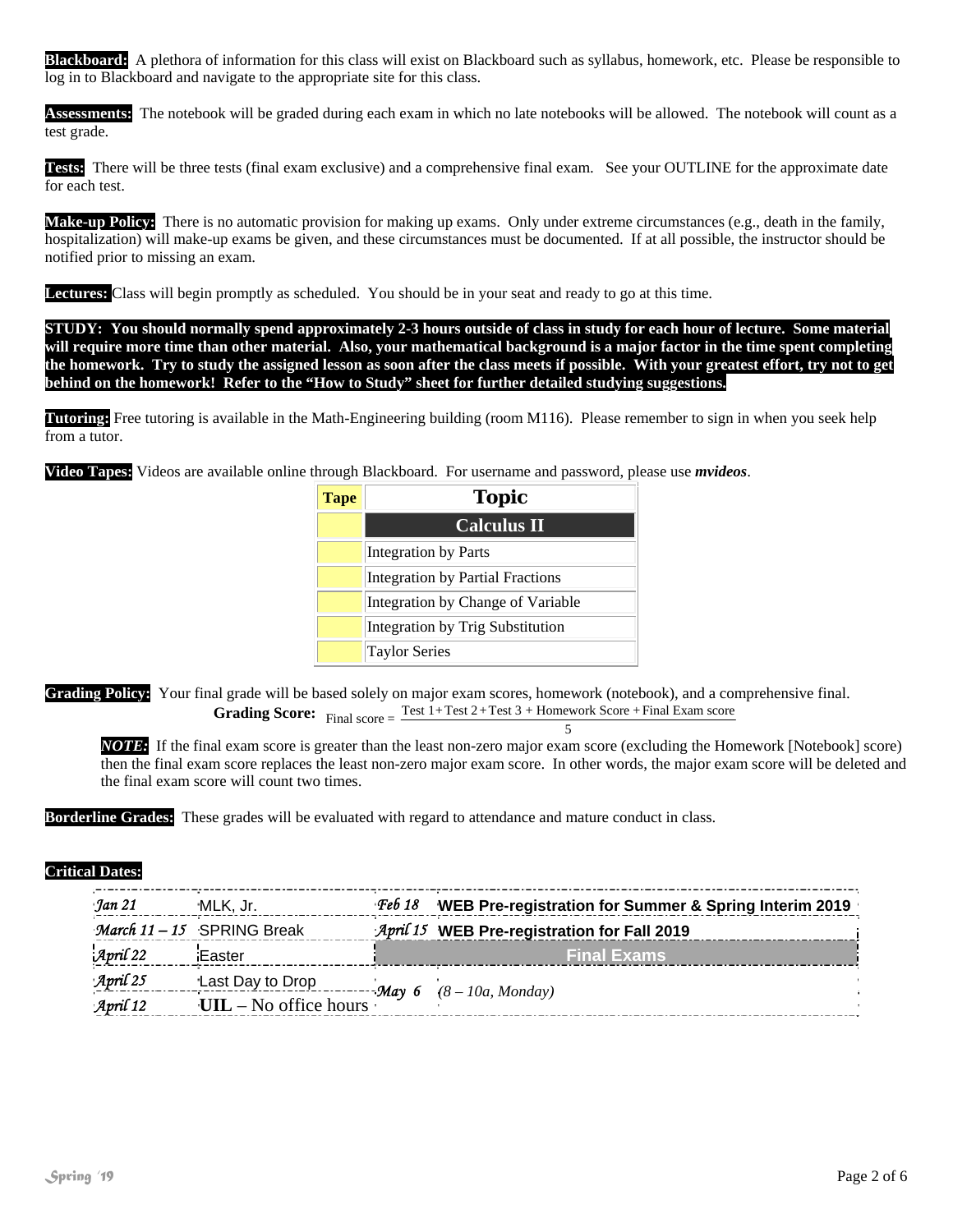#### **Student Responsibilities:**

- Attend class, be aware of announcements made in class, and ask questions when necessary.
- Work homework problems early enough to seek help if needed.
- Form study groups.
- Work extra problems as required to understand each topic.
- **\*\*Please,** *turn off cell phones and pagers during class!* **\*\***
	- o **If the instructor determines that activation of a cell phone, pager, PDA, or laptop interrupts the lecture or classroom discussion or impedes the progress of any student then the instructor will confiscate the cell phone, pager, PDA, or laptop until the end of the class period and/or ask the student to leave.**
	- o **No technologic devices such as cell phones, PDA's, etc. are to be used during tests or in-class quizzes.**
	- **Follow the classroom policy, no food or drink allowed in the classroom if posted.**
- **In addition to the No Food or Drink classroom policy and in accordance to campus policy, no tobacco products are to be permitted and consumed in class.**
- You will obtain your final grade for the class through Texan Connect &/or Colleague.

**Cell Phone Policy:** All students will, during each class period and for its duration, place and keep their cell phone in its deactivated state, provided that they are at the present time in possession of said device, face-down in the right-hand corner and on the top surface of their desk. If a student's cell phone activates and/or the student engages in text messaging during class at anytime during the semester, the student, by the instructor's discretion, could be permanently dismissed from the class for the remainder of the semester. If a student's cell is activated during class and/or the student engages in text messaging determined by the instructor, and **the student chose not to place their phone on top of their desk as mentioned above** then the student will be dismissed from the class by the instructor permanently.

**Academic Misconduct:** Complete honesty is required from students in all facets of course work including homework assignments, tests, and the final exam. See the South Plains College Catalog for more detail.

**Sanctions for Cheating or Plagiarizing:** A grade of "F" in the course will be assigned to any student caught cheating or plagiarizing; additional sanctions may also be considered. Students are responsible for understanding the meanings of the words cheating and plagiarizing.

**Objectives:** Upon completion of this course and obtaining a passing grade, the student will have mastered at least 70% of the course objectives. The course objectives provide that the student be able to:

- a.) Identify, both orally and written, the type of differential equation encountered, comment on the type of solution expected, and pursue its general solution using an appropriate technique. These methods will include the use of power series and numerical methods.
- b.) Find the particular solution for the equations with initial conditions by using several methods, among which will be the use of Laplace transforms.
- c.) Find the solution for a system of linear differential equations using several methods, among which will be the use of matrix algebra.
- d.) Analyze practical problems from various other disciplines, proposing methods of solution that require differential equations, finding a suitable differential equation with initial conditions, and then finding the solution for that equation.

**Questions:** I invite all your questions **except** the following:

- 1. I wasn't able to make it to class. Did I miss anything? (Yes.)
- 2. Is this going to be on the test? (Perhaps, not directly, but if the ideas were not important, I would not be discussing them in class.)
- 3. Do you have the tests graded? (I put forth my best effort to have the tests graded so as to return them the next class session. However, there are times due to uncontrollable factors that this may not be possible.)

**Diversity:** In this class, the teacher will establish and support an environment that values and nurtures individual and group differences and encourages engagement and interaction. Understanding and respecting multiple experiences and perspectives will serve to challenge and stimulate all of us to learn about others, about the larger world, and about ourselves. By promoting diversity and intellectual exchange, we will not only mirror society as it is, but also model society as it should and can be.

**Disability Statement:** Students with disabilities, including but not limited to physical, psychiatric, or learning disabilities, who wish to request accommodations in this class should notify the Special Services Office, preferably, early in the semester so that the appropriate arrangements may be made. In accordance with federal law, a student requesting accommodations must provide acceptable documentation of his/her disability to the Special Services Coordinator. For more information, call or visit the Special Services Office in the Student Services Building, 894-9611 ext. 2529.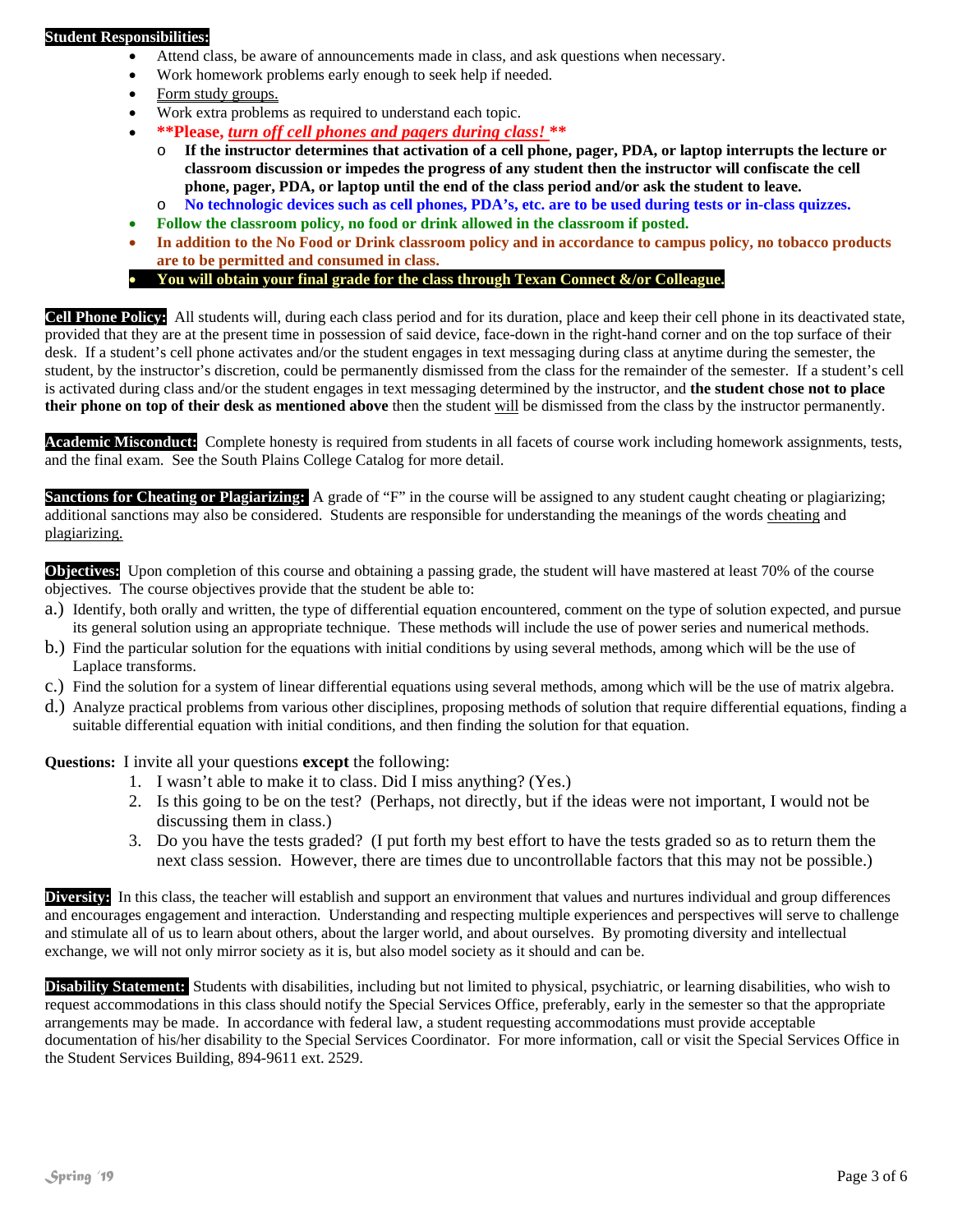**Confidentiality:** As a faculty member, I am deeply invested in the well-being of each student I teach. I am here to assist you with your work in this course. If you come to me with other non-course-related concerns, I will do my best to help.

It is important for you to know that all faculty members are mandated reporters of any incidents of sexual misconduct. That means that I cannot keep information about sexual misconduct confidential if you share that information with me. Dr. Lynne Cleavinger, the Director of Health & Wellness, can advise you confidentially as can any counselor in the Health & Wellness Center. They can also help you access other resources on campus and in the local community. You can reach Dr. Cleavinger at 716-2563 or lcleavinger@southplainscollege.edu or go by the Health and Wellness Center. You can schedule an appointment with a counselor by calling 716-2529.

#### **Sexual Misconduct**

It is important for you to know that all faculty members are mandated reporters of any incidents of sexual misconduct. That means that I cannot keep information about sexual misconduct confidential if you share that information with me. Dr. Lynne Cleavinger, the Director of Health & Wellness, can advise you confidentially as can any counselor in the Health & Wellness Center. They can also help you access other resources on campus and in the local community. You can reach Dr. Cleavinger at 716-2563 or lcleavinger@southplainscollege.edu or go by the Health and Wellness Center. You can schedule an appointment with a counselor by calling 716-2529.

**Campus Concealed Carry:** Campus Concealed Carry - Texas Senate Bill - 11 (Government Code 411.2031, et al.) authorizes the carrying of a concealed handgun in South Plains College buildings only by persons who have been issued and are in possession of a Texas License to Carry a Handgun. Qualified law enforcement officers or those who are otherwise authorized to carry a concealed handgun in the State of Texas are also permitted to do so. Pursuant to Penal Code (PC) 46.035 and South Plains College policy, license holders may not carry a concealed handgun in restricted locations. For a list of locations, please refer to the SPC policy at:

(http://www.southplainscollege.edu/human\_resources/policy\_procedure/hhc.php)

Pursuant to PC 46.035, the open carrying of handguns is prohibited on all South Plains College campuses. Report violations to the College Police Department at 806-716-2396 or 9-1-1.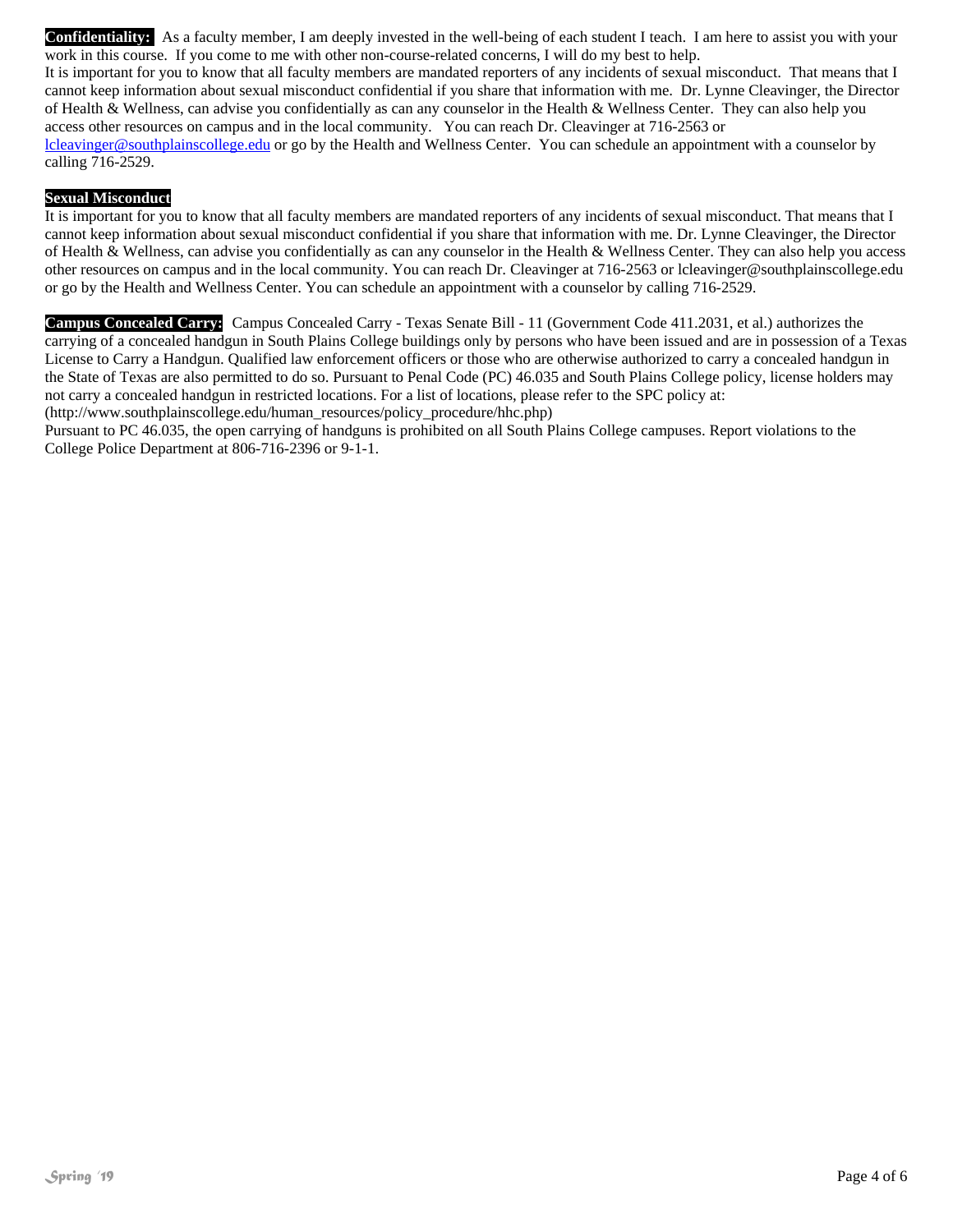|                  |                               |                    | <b>Course Outline</b><br>This schedule is tentative and subjective to change. Changes will be announced in class. |
|------------------|-------------------------------|--------------------|-------------------------------------------------------------------------------------------------------------------|
| Week             | <b>Date</b>                   | <b>Supplements</b> | <b>Topics and Sections Covered</b>                                                                                |
| 1                | $1/14$ , Mon                  | 1                  | Introduction, Definitions, & Solutions                                                                            |
|                  | $1/16$ , Wed                  | $\overline{2}$     | Elimination of const. Families and Separation of Variables                                                        |
| $\mathbf{2}$     | $1/21$ , Mon                  |                    | MLK, Jr.                                                                                                          |
|                  | 1/23, Wed                     | $\overline{3}$     | <b>Homogenous Coefficients</b>                                                                                    |
| $\mathbf 3$      | $1/28$ , Mon                  | $\overline{4}$     | <b>Exact Equations</b>                                                                                            |
|                  | 1/30, Wed                     | 5, 6               | Linear equations, 1 <sup>st</sup> Order and All types                                                             |
| 4                | $\overline{7}$<br>$2/4$ , Mon |                    | <b>Bernoulli Equations</b>                                                                                        |
|                  |                               |                    | Substitutions Suggested by the equation                                                                           |
|                  | $2/6$ , Wed                   | 8                  | <b>Applications</b>                                                                                               |
|                  | $2/11$ , Mon                  | 8                  | Applications contd.                                                                                               |
| 5                | 2/13, Wed                     | 9                  | Linear Differential. Equations                                                                                    |
|                  |                               |                    | Linear Independence & the Wronskian                                                                               |
| $\boldsymbol{6}$ | $2/18$ , Mon                  |                    | Test 1                                                                                                            |
|                  | 2/20, Wed                     | 10                 | Differential Operators; Distinct Roots (Linear equations w/constant coefficients)                                 |
| 7                | $2/25$ , Mon                  | 11, 12             | Repeated Roots; Complex Roots (Linear equations w/constant coefficients)                                          |
|                  | 2/27, Wed                     | 13                 | <b>Undetermined Coefficients (Non-Homogenous)</b>                                                                 |
| 8                | $3/4$ , Mon                   | 13                 | Undetermined Coefficients (Non-Homogenous) contd.                                                                 |
|                  | $3/6$ , Wed                   | 14                 | <b>Variation of Parameters</b>                                                                                    |
|                  | $3/11 - 3/15$                 |                    | <b>Spring Break</b>                                                                                               |
|                  | $3/18$ , Mon                  | 15                 | Applications (Vibrations)                                                                                         |
| 9                | 3/20, Wed                     | 16                 | Laplace Transforms                                                                                                |
|                  |                               |                    | <b>Inverse Laplace Transforms</b>                                                                                 |
|                  | 3/25, Mon                     |                    | Test 2                                                                                                            |
| 10               | 3/27, Wed                     | 16.5, 17           | <b>Inverse Laplace Transforms (with Transformations)</b><br>I.V.P.'s (Initial Value Problem)                      |
|                  |                               |                    |                                                                                                                   |
| 11               | $4/1$ , Mon                   | 17.5, 18           | I.V.P.'s (Initial Value Problem); Discontinuous R. H. S.                                                          |
|                  | $4/3$ , Wed                   | 18.5               | Discontinuous R. H. S.                                                                                            |
| 12               | $4/8$ , Mon                   | M                  | Review Matrix algebra                                                                                             |
|                  | 4/10, Wed                     | 19                 | Eigen values $&$ vectors – Distinct Roots                                                                         |
|                  | 4/12, Fri                     |                    | <b>UIL</b> - No office hours                                                                                      |
| 13               | $4/15$ , Mon                  | 20                 | <b>Complex Roots</b>                                                                                              |
|                  |                               |                    | <b>Repeated Roots</b>                                                                                             |
|                  | $4/17$ , Wed                  | 21                 | Non-homogeneous Systems                                                                                           |
| 14               | $\overline{4/22}$ , Mon       |                    | <b>EASTER</b>                                                                                                     |
|                  | 4/24, Wed                     |                    | Test 3                                                                                                            |
| 15               | $4/29$ , Mon                  | 22                 | Solution by Power Series                                                                                          |
|                  |                               |                    | Recursion formula                                                                                                 |
|                  | $5/1$ , Wed<br>22             |                    | Solution at $x = 0$                                                                                               |
|                  | 5/6, Mon                      |                    | Solution at $x = a$                                                                                               |
| <b>Finals</b>    |                               |                    | $8 - 10a$                                                                                                         |